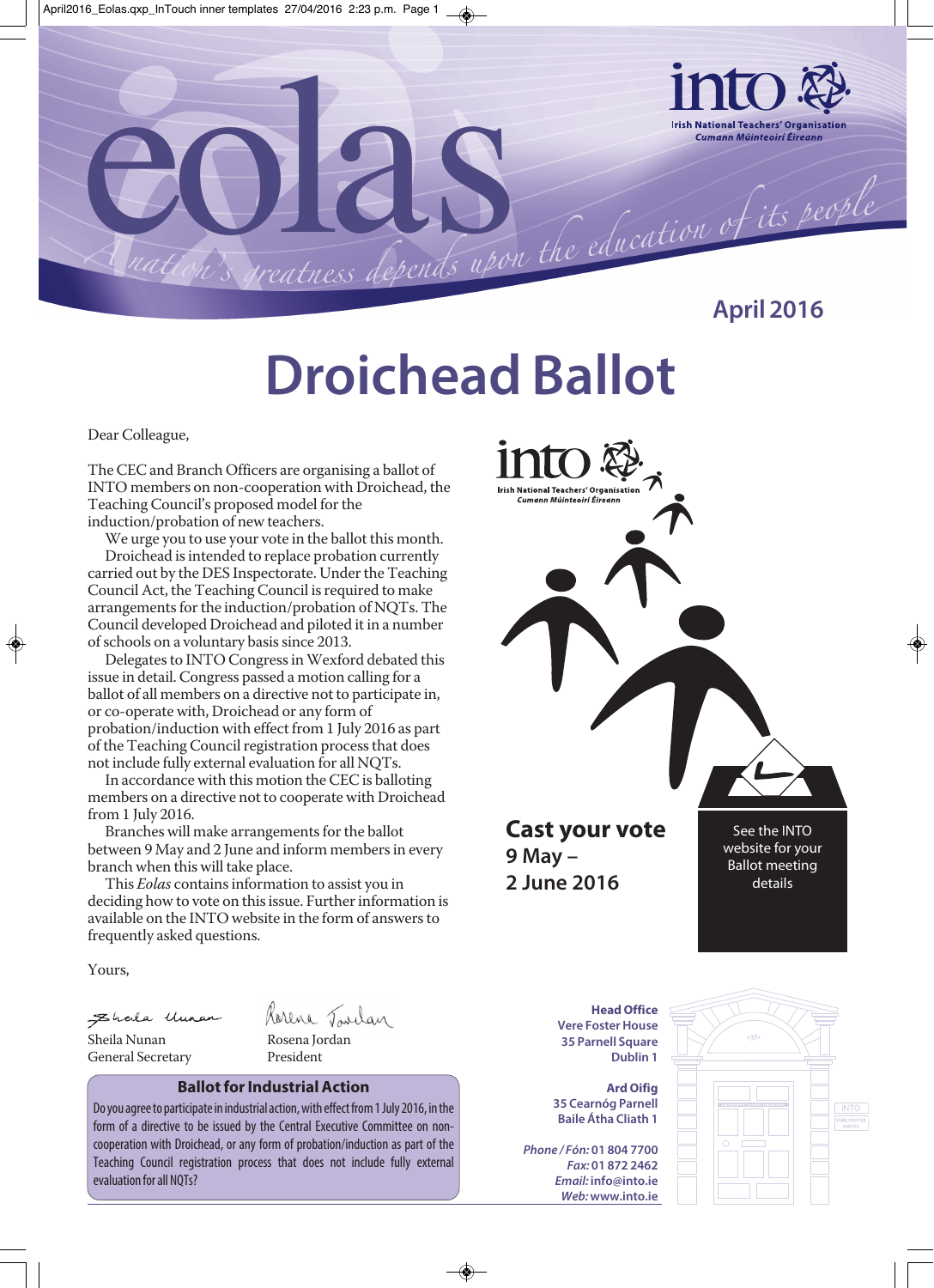

## INTO ballot on Droichead

### **Introduction**

Droichead is the Teaching Council's proposal for the induction of new teachers to replace the current system of probation by the Inspectorate. Since 2013 it has been piloted in a number of schools.

### **Background**

During this pilot phase the INTO agreed a policy on Droichead at branch meetings in October 2013. This policy demanded that:

- Droichead not be imposed on any school;
- a model of probation which included external evaluation would be available to all schools;
- the Teaching Council review Droichead; and
- induction be fully supported and resourced.

Congress 2014 demanded that principals and mentors should not be required to take an evaluative role in the probation of NQTs, that their workload should not be increased and that the Teaching Council explore options to probate NQTs.

Congress 2015 called for the granting of full probation to teachers who fulfil their service requirements in special schools where the full curriculum is taught.

The INTO engaged with the Teaching Council on all of these issues.

### **Teaching Council Droichead proposal**

In March 2016 the Teaching Council announced a number of changes to Droichead which were reported in *InTouch* in March 2016. These include:

1. A re-focus of Droichead to induction rather than probation.

- 2. The recognition of special educational needs settings for full registration meaning that service in special schools, learning support, resource posts and a combination of resource and learning support would be recognised for full registration and eligibility for panel rights on the same basis as service in mainstream classes.
- 3. A reduction in the service requirement to one block of 60 days from 100/120 days recognising the 50 day school placement undertaken by student teachers in the extended teacher education courses.
- 4. A reduction in the requirement for NQTs to attend NIPT cluster meetings from 10 to 3.
- 5. The removal of any obligation on the Principal, any staff member or any mentor to "sign off" on the NQT and the retention of an external panel for "sign off" for Droichead schools.

### **INTO Congress motion**

- Congress 2016 adopted the following motion: Congress:
- a. rejects the *Droichead, An Integrated Induction Framework for Newly Qualified Teachers* document published in March 2016;
- b.demands that mentoring of NQTs is properly resourced, funded and remunerated;
- c. further demands that probation/induction of all NQTs be evaluated externally through a panel of seconded teachers and/or principals funded by the DES; and
- d.instructs the CEC to ballot all members on a directive not to participate in, or cooperate with, Droichead or any form of probation/induction as part of the Teaching Council registration process that does not include fully external evaluation for all NQTs with effect from 1 July 2016.

### **What will this mean?**

The Directive (if approved in the ballot) will mean that members from 1 July 2016 will not participate in or co-operate with any aspect of Droichead.

For all members this will involve:

- 1. not signing up to or agreeing that the school will participate in Droichead;
- 2. not becoming a member of a professional support team (PST) for Droichead;
- 3. not acting as an external member of a PST for another school; and
- 4. not signing off on the engagement of any NQT in Droichead.

### **Implications for NQTs**

For the coming year NQTs who meet the normal service requirements of 100/120 days in mainstream classes can apply to Limerick Education Centre to have their competence verified by an inspector. They will also have to meet induction requirements.

NQTs who begin work in special schools, special classes or in special education settings will not have access to probation. This means that teachers will not be able to complete full registration is these settings. In this context, they will remain unable to access the supplementary panel.

### **Supporting NQTs**

The INTO recognises supports given to NQTs by teachers who act as mentors, either formally or informally. In the event that a directive is issued it is the intention of the INTO that such mentoring continues. However, mentors and other members of staff will be directed not to participate in Droichead.

**Further information for INTO members including answers to Frequently Asked Questions is on the INTO website.**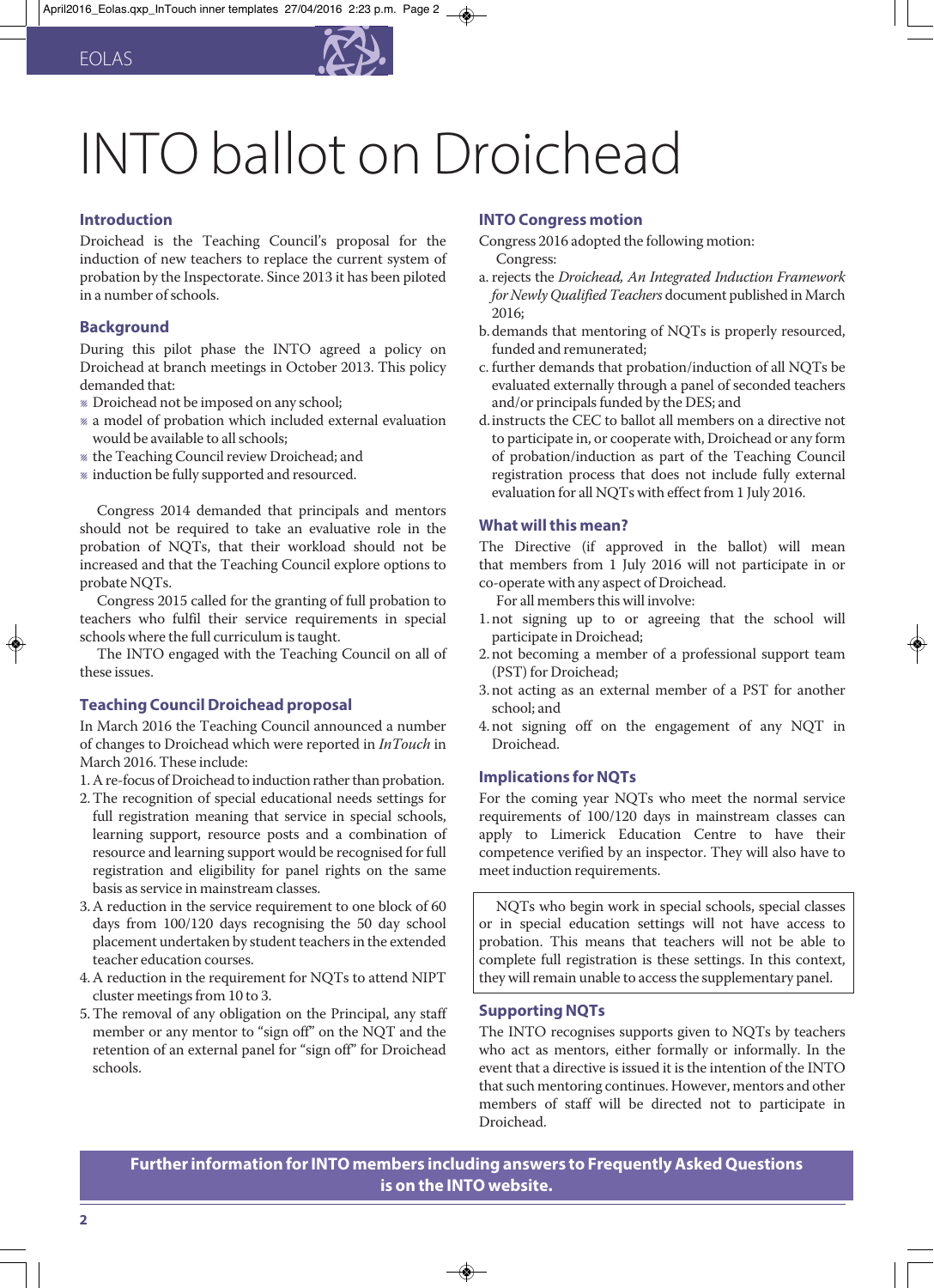# Ballóid CMÉ ar Droichead

### **Réamhrá**

Moltaí na Comhairle Múinteoireachta d'ionduchtúchán mhúinteoirí nua-cháilithe is ea Droichead, a thiocfaidh in áit an chórais phromhaibh reatha faoin gcigireacht. Deineadh Droichead a phiolótú i roinnt scoileanna ó 2013.

### **Cúlra**

I rith tréimhse an phiólótaithe d'aontaigh Cumann Múinteoirí Éireann polasaí maidir le Droichead ag cruinnithe craoibhe Deireadh Fómhair 2013. D'éiligh an polasaí seo:

- nach gcuirfí iachall ar aon scoil páirt a ghlacadh i Droichead;
- go gcuirfí múnla promhaibh, a mbeadh meastóireacht sheachtrach san áireamh ann, ar fáil do gach scoil;
- go ndéanfadh An Chomhairle Mhúinteoireachta athbhreithniú ar Droichead; agus
- go gcuirfí tacaíocht agus acmhainní ar fáil d'ionduchtúchán.

D'éiligh An Chomhdháil Bhliantúil i 2014 nach mbeadh iachall ar phríomhoidí nó ar mheantóirí ról meastóireachta i bpromhadh mhúinteoirí a ghlacadh agus nach gcuirfí lena nualach oibre. Éilíodh freisin go ndéanfadh An Chomhairle Mhúinteoireachta iniúchadh ar roghanna eile promhaibh.

D'éiligh An Chomhdháil Bhliantúil i 2015 go mbronnfaí promhadh iomlán ar mhúinteoirí i scoileanna speisialta ina múintear an curaclam iomlán.

Chuaigh Cumann Múinteoirí Éireann i mbun comhráite leis an gComhairle Mhúinteoireachta ar na ceisteanna seo.

### **Moltaí na Comhairle Múinteoireachta**

I mí na Márta 2016 d'fhógair An Chomhairle Muinteoireachta athruithe ar Droichead a tuairiscíodh in Intouch Márta 2016. San áireamh tá na hathruithe seo a leanas:

- 1. Athrú fócais ó phromhadh go hionduchtúchán.
- 2. Aitheantas do sheirbhís i suíomhanna oideachais speisialta scoileanna agus ranganna speisialta, múinteoireacht acmhainne agus múinteoireacht tacaíochta foghlama – do chlárú iomlán leis an gComhairle Mhúinteoireachta agus cearta painéil dá réir.
- 3. Laghdú sa seirbhís de dhíth go 60 lá ó 100/120 de bharr aitheantas á thabhairt don tréimhse 50 lá ar shocrúchán scoile sa bhliain deiridh den chúrsa réamh-oiliúna.
- 4. Laghdú ar an riachtanas do mhúinteoirí nua-cháilithe freastal ar chruinnithe NIPT ó 10 go 3.
- 5. An dualgas bainte de phríomhoidí agus d'aon bhall foirne eile múinteoirí nua-cháilithe i Droichead a shíniú, agua painéal seachtrach curtha ar fáil don ghnó seo.

### **Rún an Comhdhála Bliantúla**

Ghlac An Chomhdháil Bhliantúil i mbliana leis an rún seo a leanas:

a. Diúltaíonn An Chomhdháil Bhliantúil do Droichead, Creat Comhtháite Ionduchtúcháin do Mhúinteoirí Nua-Cháilithe a foilsíodh Márta 2016;

- b. Éilíonn An Chomdháil go gcuirfí na hacmhainní, an t-airgeadú agus an luach saothair cuí ar fáil do mheantóireacht mhúinteoirí nua-cháilithe;
- c. Éilíonn an Chomhdháil go ndéanfar meastóireacht sheachtrach ar ionductúchán/phromhadh mhúinteoirí nuacháilithe trí phainéal de mhúinteoirí nó de phríomhoidí ar iasacht agus maoinithe ag An Roinn Oideachais agus Scileanna a chur ar fáil; agus
- d. Treoraíonn an Chomhdháil don LárChoiste Feidh-miúcháin ballóid a eagrú i measc na mball uile maidir le treoir a thabhairt le feidhm ón chéad lá Iúil 2016 gan páirt a ghlacadh agus gan comhoibriú le Droichead, nó le haon chineál promaibh/ionduchtúcháin mar chuid de phróiseas clárúcháin na Comhairle Múinteoireachta nach bhfuil meastóireacht sheachtrach san áireamh ann.

### **Cad is ciall leis seo?**

Ciallaíonn an Treoir (má ghlactar leis an mballóid) nach nglacfaidh baill páirt agus nach ndéanfaidh baill comhoibriú le Droichead nó le haon ghné de ón chéad lá Iúil 2016.

Do bhaill séard is brí leis seo:

- 1. Gan aontú go nglacfadh an scoil páirt i Droichead;
- 2. Gan páirt a ghlacadh ar fhoireann tacaíochta gairmiúla do Droichead;
- 3. Gan páirt a ghlacadh mar bhall seachtrach ar fhoireann tacaíochta gairmiúla;
- 4. Gan ainm a chur le rannpháirtíocht mhúinteoirí nuacháilithe i Droichead.

### **Impleachtaí do mhúinteoirí nua-cháilithe**

An bhliain seo chugainn, aon mhúinteoirí nua-cháilithe a mbíonn an riachtanas seirbhíse 100/120 lá acu i ranganna príomhshrutha is féidir leo iarratas a dhéanamh ar Ionad Oideachais Luimní chun go ndéanfaidh an chigireacht meastóireachta ar a gcuid inniúlachta teagaisc. Beidh orthu na riachtanais ionduchtúcháin a chomlíonadh freisin.

Ní bheidh rochtain ag múinteoirí nua-cháilithe a thosaíonn ag teagasc i scoileanna speisialta, i ranganna speisialta nó i suíomhanna oideachais speisialta ar phromhadh. Ciallaíonn sé seo nach mbeidh ar chumas na múinteoirí seo riachtanais chlárúcháin iomlán leis an gComhairle Mhúinteoireachta a bhaint amach. Sa chomhthéacs seo, leanfar leis an gcosc atá orthu rochtain a bheith acu ar an bpainéal ath-imlonnaithe forlíontach.

### **Ag tacú le múinteoirí nua-cháilithe**

Aithníonn Cumann Múinteoirí Éireann go dtugann múinteoirí ar meantóirí iad tacaíocht do mhúinteoirí nua-cháilithe ar bhonn foirmeálta agus neamh-fhoirmeálta. Sa chás go dtugtar Treoir, is é mian Chumann Múinteoirí Éireann go leanfar leis an tacaíocht meantóireachta seo. Ach tabharfar treoir do mheantóirí agus do bhaill eile foirne gan páirt a ghlacadh i Droichead.